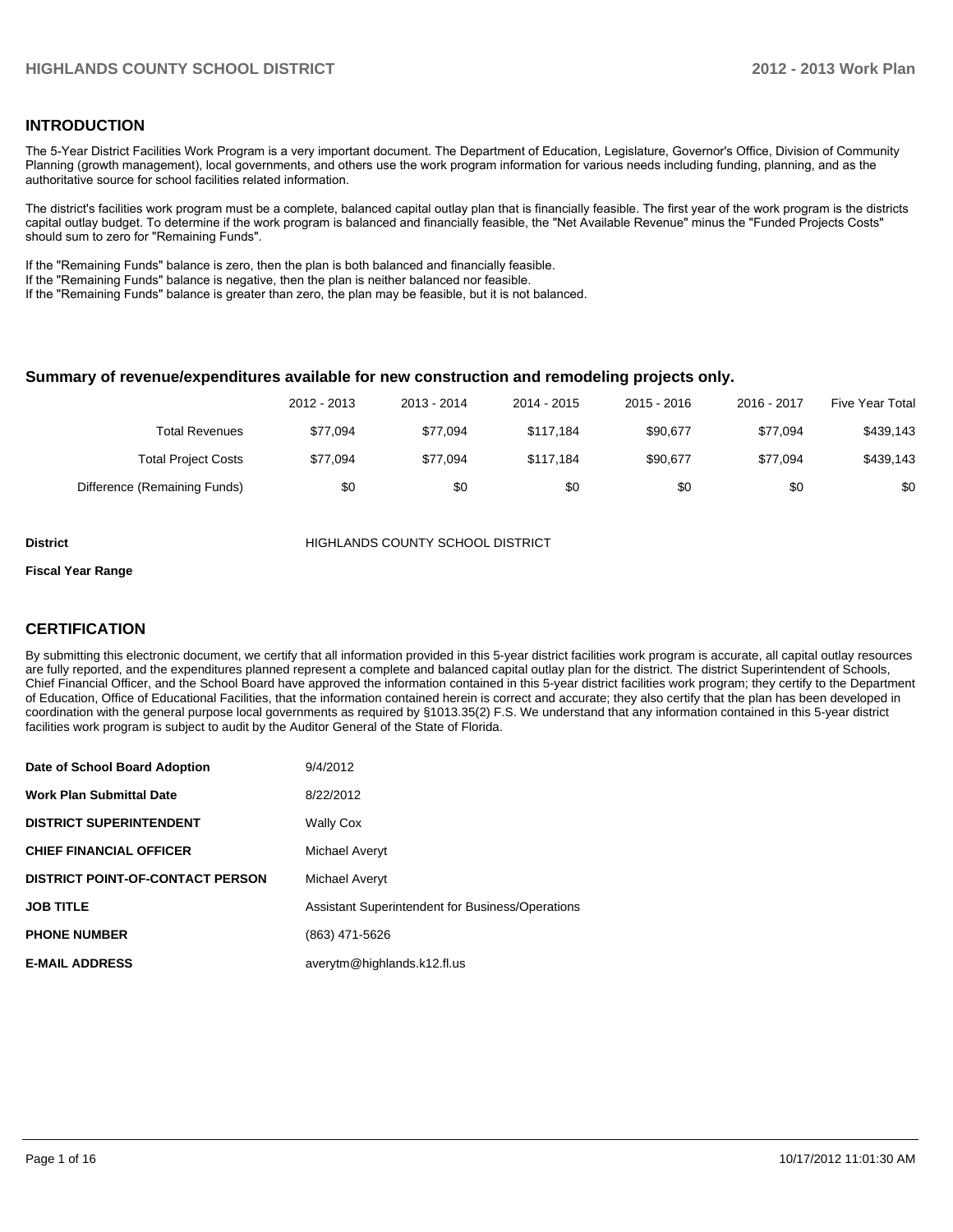# **Expenditures**

#### **Expenditure for Maintenance, Repair and Renovation from 1.50-Mills and PECO**

Annually, prior to the adoption of the district school budget, each school board must prepare a tentative district facilities work program that includes a schedule of major repair and renovation projects necessary to maintain the educational and ancillary facilities of the district.

|                                  | Item                                                                                                                                                                                                                                                                                                                                                                                                                                                                                  |           | 2013 - 2014<br>Projected | 2014 - 2015<br>Projected | 2015 - 2016<br>Projected | 2016 - 2017<br>Projected | <b>Total</b> |
|----------------------------------|---------------------------------------------------------------------------------------------------------------------------------------------------------------------------------------------------------------------------------------------------------------------------------------------------------------------------------------------------------------------------------------------------------------------------------------------------------------------------------------|-----------|--------------------------|--------------------------|--------------------------|--------------------------|--------------|
| <b>HVAC</b>                      |                                                                                                                                                                                                                                                                                                                                                                                                                                                                                       | \$100,000 | \$100,000                | \$200.000                | \$200,000                | \$200,000                | \$800,000    |
| Locations:                       | AVON ELEMENTARY, FRED WILD ELEMENTARY, WOODLAWN ELEMENTARY                                                                                                                                                                                                                                                                                                                                                                                                                            |           |                          |                          |                          |                          |              |
| Flooring                         |                                                                                                                                                                                                                                                                                                                                                                                                                                                                                       | \$0       | \$0                      | \$0                      | \$0                      | \$0                      | \$0          |
| Locations:                       | No Locations for this expenditure.                                                                                                                                                                                                                                                                                                                                                                                                                                                    |           |                          |                          |                          |                          |              |
| Roofing                          |                                                                                                                                                                                                                                                                                                                                                                                                                                                                                       | \$0       | \$0                      | \$200,000                | \$200,000                | \$100,000                | \$500,000    |
| Locations:                       | LAKE PLACID SENIOR HIGH                                                                                                                                                                                                                                                                                                                                                                                                                                                               |           |                          |                          |                          |                          |              |
| Safety to Life                   |                                                                                                                                                                                                                                                                                                                                                                                                                                                                                       | \$50,000  | \$50,000                 | \$50,000                 | \$50,000                 | \$50,000                 | \$250,000    |
| Locations:                       | ACHIEVEMENT CENTER, AVON ELEMENTARY, AVON PARK BUS GARAGE, AVON PARK MIDDLE, AVON PARK SENIOR HIGH,<br>CRACKER TRAIL ELEMENTARY, E O DOUGLAS & WALTER SHIREY COMPLEX, FRED WILD ELEMENTARY, HILL-GUSTAT MIDDLE,<br>LAKE COUNTRY ELEMENTARY, LAKE PLACID ELEMENTARY, LAKE PLACID MIDDLE, LAKE PLACID SENIOR HIGH, MEMORIAL<br>ELEMENTARY SCHOOL, PARK ELEMENTARY, SEBRING MIDDLE, SEBRING SENIOR HIGH, SUN & LAKE ELEMENTARY, THE<br>KINDERGARTEN LEARNING CENTER, WOODLAWN ELEMENTARY |           |                          |                          |                          |                          |              |
| Fencing                          |                                                                                                                                                                                                                                                                                                                                                                                                                                                                                       | \$0       | \$0                      | \$0                      | \$0                      | \$0                      | \$0          |
| Locations:                       | No Locations for this expenditure.                                                                                                                                                                                                                                                                                                                                                                                                                                                    |           |                          |                          |                          |                          |              |
| Parking                          |                                                                                                                                                                                                                                                                                                                                                                                                                                                                                       | \$0       | \$0                      | \$0                      | \$0                      | \$0                      | \$0          |
|                                  | Locations: No Locations for this expenditure.                                                                                                                                                                                                                                                                                                                                                                                                                                         |           |                          |                          |                          |                          |              |
| Electrical                       |                                                                                                                                                                                                                                                                                                                                                                                                                                                                                       | \$0       | \$0                      | \$0                      | \$0                      | \$0                      | \$0          |
| Locations:                       | No Locations for this expenditure.                                                                                                                                                                                                                                                                                                                                                                                                                                                    |           |                          |                          |                          |                          |              |
| Fire Alarm                       |                                                                                                                                                                                                                                                                                                                                                                                                                                                                                       | \$0       | \$0                      | \$0                      | \$0                      | \$0                      | \$0          |
|                                  | Locations: No Locations for this expenditure.                                                                                                                                                                                                                                                                                                                                                                                                                                         |           |                          |                          |                          |                          |              |
| Telephone/Intercom System        |                                                                                                                                                                                                                                                                                                                                                                                                                                                                                       | \$0       | \$0                      | \$0                      | \$0                      | \$0                      | \$0          |
|                                  | Locations: No Locations for this expenditure.                                                                                                                                                                                                                                                                                                                                                                                                                                         |           |                          |                          |                          |                          |              |
| <b>Closed Circuit Television</b> |                                                                                                                                                                                                                                                                                                                                                                                                                                                                                       | \$0       | \$0                      | \$0                      | \$0                      | \$0                      | \$0          |
|                                  | Locations: No Locations for this expenditure.                                                                                                                                                                                                                                                                                                                                                                                                                                         |           |                          |                          |                          |                          |              |
| Paint                            |                                                                                                                                                                                                                                                                                                                                                                                                                                                                                       | \$0       | \$30,000                 | \$30,000                 | \$30,000                 | \$30,000                 | \$120,000    |
| Locations:                       | ACHIEVEMENT CENTER, AVON ELEMENTARY, AVON PARK BUS GARAGE, AVON PARK MIDDLE, AVON PARK SENIOR HIGH,<br>CRACKER TRAIL ELEMENTARY, E O DOUGLAS & WALTER SHIREY COMPLEX, FRED WILD ELEMENTARY, HILL-GUSTAT MIDDLE,<br>LAKE COUNTRY ELEMENTARY, LAKE PLACID ELEMENTARY, LAKE PLACID MIDDLE, LAKE PLACID SENIOR HIGH, MEMORIAL<br>ELEMENTARY SCHOOL, PARK ELEMENTARY, SEBRING MIDDLE, SEBRING SENIOR HIGH, SUN & LAKE ELEMENTARY, THE<br>KINDERGARTEN LEARNING CENTER, WOODLAWN ELEMENTARY |           |                          |                          |                          |                          |              |
| Maintenance/Repair               |                                                                                                                                                                                                                                                                                                                                                                                                                                                                                       | \$628,065 | \$70,000                 | \$207,999                | \$283,429                | \$436,932                | \$1,626,425  |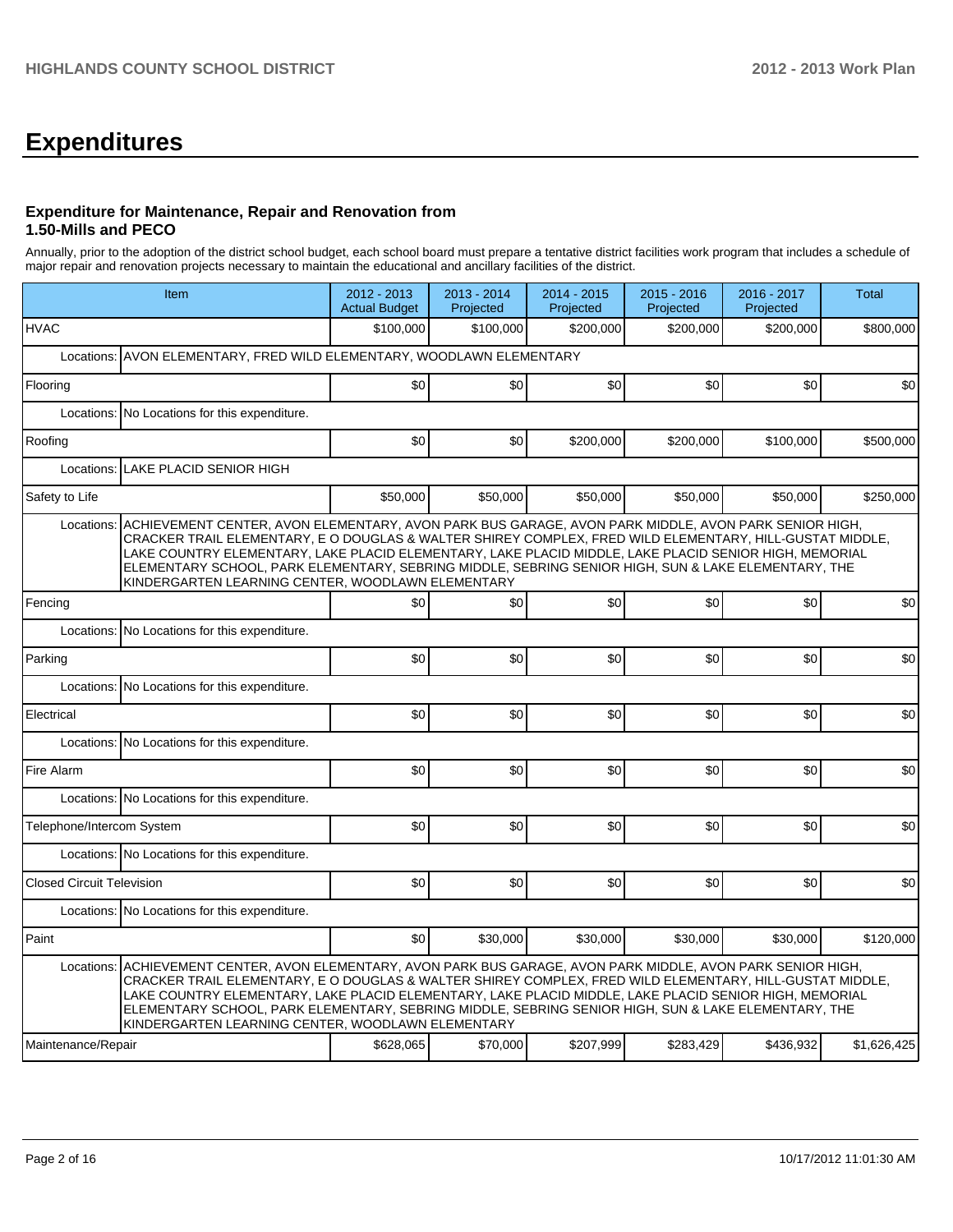| Locations: ACHIEVEMENT CENTER, AVON ELEMENTARY, AVON PARK BUS GARAGE, AVON PARK MIDDLE, AVON PARK SENIOR HIGH,<br>CRACKER TRAIL ELEMENTARY, E O DOUGLAS & WALTER SHIREY COMPLEX, FRED WILD ELEMENTARY, HILL-GUSTAT MIDDLE,<br>ILAKE COUNTRY ELEMENTARY. LAKE PLACID ELEMENTARY. LAKE PLACID MIDDLE. LAKE PLACID SENIOR HIGH. MEMORIAL<br>ELEMENTARY SCHOOL, PARK ELEMENTARY, SEBRING MIDDLE, SEBRING SENIOR HIGH, SUN & LAKE ELEMENTARY, THE<br><b>IKINDERGARTEN LEARNING CENTER, WOODLAWN ELEMENTARY</b> |            |           |           |           |           |             |
|-----------------------------------------------------------------------------------------------------------------------------------------------------------------------------------------------------------------------------------------------------------------------------------------------------------------------------------------------------------------------------------------------------------------------------------------------------------------------------------------------------------|------------|-----------|-----------|-----------|-----------|-------------|
| Sub Total: I                                                                                                                                                                                                                                                                                                                                                                                                                                                                                              | \$778.0651 | \$250,000 | \$687.999 | \$763.429 | \$816.932 | \$3.296.425 |

| <b>PECO Maintenance Expenditures</b> | \$0       | \$0       | \$437,999 | \$513,429 | \$566,932 | \$1,518,360       |
|--------------------------------------|-----------|-----------|-----------|-----------|-----------|-------------------|
| I.50 Mill Sub Total: I               | \$778.065 | \$250,000 | \$250,000 | \$250,000 | \$250,000 | ,778,065<br>ו. וכ |

No items have been specified.

| Total:<br>\$778.065<br>\$250,000<br>ດາາ<br>\$687.999<br>\$763.429<br>\$816.932<br>ാറ്റ<br>$\cdot$ . |  |
|-----------------------------------------------------------------------------------------------------|--|
|-----------------------------------------------------------------------------------------------------|--|

#### **Local 1.50 Mill Expenditure For Maintenance, Repair and Renovation**

Anticipated expenditures expected from local funding sources over the years covered by the current work plan.

| Item                                                                               | 2012 - 2013<br><b>Actual Budget</b> | $2013 - 2014$<br>Projected | $2014 - 2015$<br>Projected | 2015 - 2016<br>Projected | $2016 - 2017$<br>Projected | <b>Total</b> |
|------------------------------------------------------------------------------------|-------------------------------------|----------------------------|----------------------------|--------------------------|----------------------------|--------------|
| Remaining Maint and Repair from 1.5 Mills                                          | \$778,065                           | \$250,000                  | \$250,000                  | \$250,000                | \$250,000                  | \$1,778,065  |
| Maintenance/Repair Salaries                                                        | \$0                                 | \$0                        | \$0                        | \$0                      | \$0                        | \$0          |
| School Bus Purchases                                                               | \$0                                 | \$0                        | \$0                        | \$0                      | \$317,715                  | \$317,715    |
| Other Vehicle Purchases                                                            | \$0                                 | \$0                        | \$0                        | \$0                      | \$0                        | \$0          |
| Capital Outlay Equipment                                                           | \$1,391,215                         | \$1,200,000                | \$1,200,000                | \$1,200,000              | \$1,200,000                | \$6,191,215  |
| Rent/Lease Payments                                                                | \$95,000                            | \$95,000                   | \$95,000                   | \$95,000                 | \$95,000                   | \$475,000    |
| <b>COP Debt Service</b>                                                            | \$2,300,725                         | \$5,418,138                | \$5,416,419                | \$5,417,244              | \$5,413,359                | \$23,965,885 |
| Rent/Lease Relocatables                                                            | \$45,000                            | \$45,000                   | \$45,000                   | \$45,000                 | \$45,000                   | \$225,000    |
| <b>Environmental Problems</b>                                                      | \$0                                 | \$0                        | \$0                        | \$0                      | \$0                        | \$0          |
| s.1011.14 Debt Service                                                             | \$0                                 | \$0                        | \$0                        | \$0                      | \$0                        | \$0          |
| <b>Special Facilities Construction Account</b>                                     | \$0                                 | \$0                        | \$0                        | \$0                      | \$0                        | \$0          |
| Premiums for Property Casualty Insurance - 1011.71<br>(4a,b)                       | \$0                                 | \$0                        | \$0                        | \$0                      | \$0                        | \$0          |
| Qualified School Construction Bonds (QSCB)                                         | \$0                                 | \$0                        | \$0                        | \$0                      | \$0                        | \$0          |
| Qualified Zone Academy Bonds (QZAB)                                                | \$0                                 | \$0                        | \$0                        | \$0                      | \$0                        | \$0          |
| Transfer to Operating Budget for Salaries Associated<br><b>With Maint Projects</b> | \$1,688,941                         | \$252,277                  | \$471,808                  | \$695,330                | \$612,577                  | \$3,720,933  |
| <b>Transfer Property Casualty Premium</b>                                          | \$750,000                           | \$0                        | \$0                        | \$0                      | \$0                        | \$750,000    |
| <b>Local Expenditure Totals:</b>                                                   | \$7,048,946                         | \$7,260,415                | \$7,478,227                | \$7,702,574              | \$7,933,651                | \$37,423,813 |

**Revenue**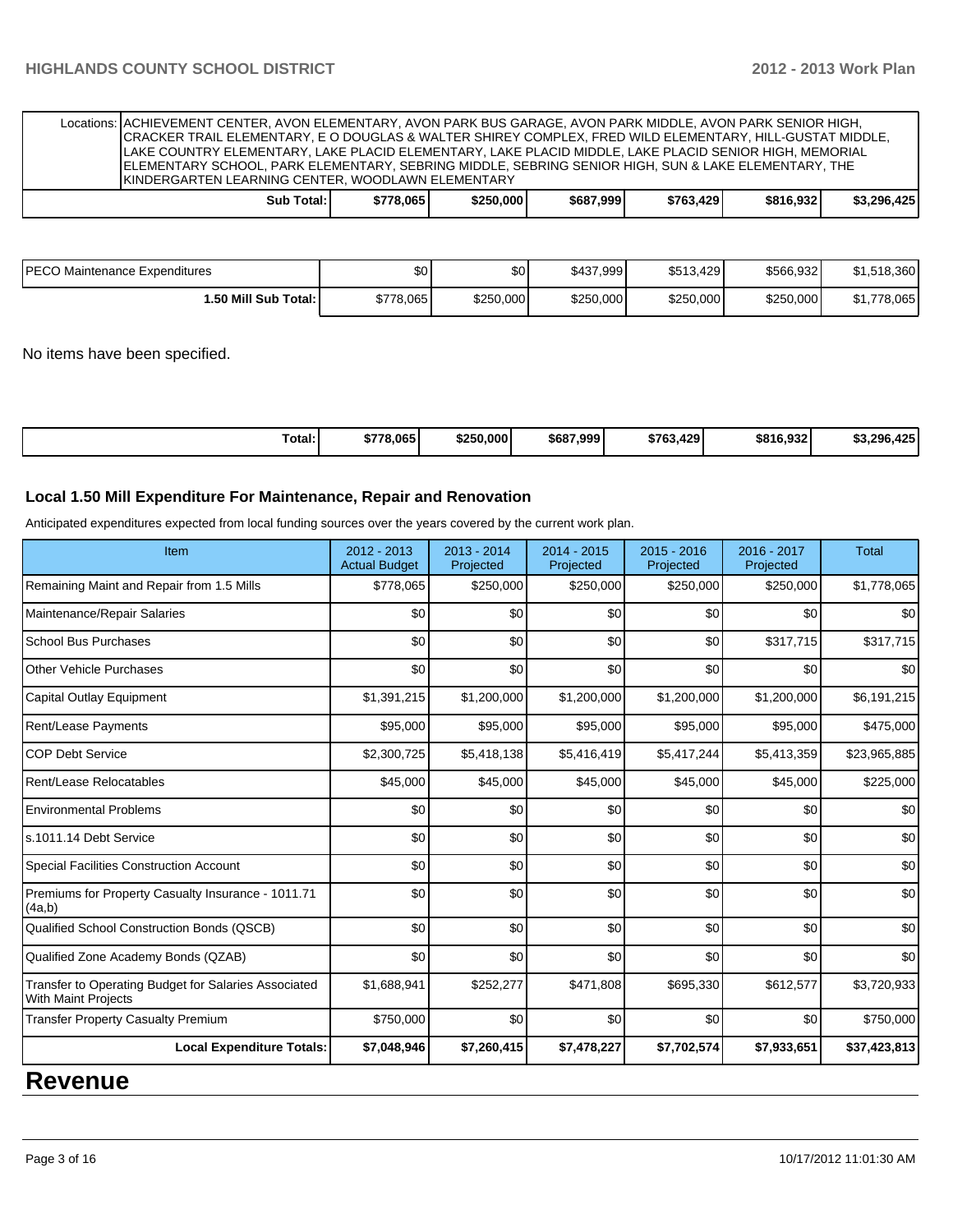#### **1.50 Mill Revenue Source**

Schedule of Estimated Capital Outlay Revenue from each currently approved source which is estimated to be available for expenditures on the projects included in the tentative district facilities work program. All amounts are NET after considering carryover balances, interest earned, new COP's, 1011.14 and 1011.15 loans, etc. Districts cannot use 1.5-Mill funds for salaries except for those explicitly associated with maintenance/repair projects. (1011.71 (5), F.S.)

| <b>Item</b>                                                                      | Fund | $2012 - 2013$<br><b>Actual Value</b> | $2013 - 2014$<br>Projected | $2014 - 2015$<br>Projected | $2015 - 2016$<br>Projected | 2016 - 2017<br>Projected | Total            |
|----------------------------------------------------------------------------------|------|--------------------------------------|----------------------------|----------------------------|----------------------------|--------------------------|------------------|
| (1) Non-exempt property<br>assessed valuation                                    |      | \$4,895,101,655                      | \$5,041,954,705            | \$5,193,213,346            | \$5,349,009,746            | \$5,509,480,039          | \$25,988,759,491 |
| (2) The Millege projected for<br>discretionary capital outlay per<br>ls.1011.71  |      | 1.50                                 | 1.50                       | 1.50                       | 1.50                       | 1.50 l                   |                  |
| (3) Full value of the 1.50-Mill<br>discretionary capital outlay per<br>s.1011.71 |      | \$8.223.771                          | \$8,470,484                | \$8,724,598                | \$8,986,336                | \$9,255,926              | \$43,661,115     |
| $(4)$ Value of the portion of the 1.50<br>-Mill ACTUALLY levied                  | 370  | \$7,048,946                          | \$7,260,415                | \$7,478,227                | \$7,702,574                | \$7,933,651              | \$37,423,813     |
| $(5)$ Difference of lines $(3)$ and $(4)$                                        |      | \$1,174,825                          | \$1,210,069                | \$1,246,371                | \$1,283,762                | \$1,322,275              | \$6,237,302      |

### **PECO Revenue Source**

The figure in the row designated "PECO Maintenance" will be subtracted from funds available for new construction because PECO maintenance dollars cannot be used for new construction.

| <b>Item</b>                          | Fund | $2012 - 2013$<br><b>Actual Budget</b> | $2013 - 2014$<br>Projected | $2014 - 2015$<br>Projected | $2015 - 2016$<br>Projected | 2016 - 2017<br>Projected | Total       |
|--------------------------------------|------|---------------------------------------|----------------------------|----------------------------|----------------------------|--------------------------|-------------|
| <b>PECO New Construction</b>         | 340  | \$0                                   | \$0 <sub>1</sub>           | \$40.090                   | \$13.583                   | \$0                      | \$53,673    |
| <b>PECO Maintenance Expenditures</b> |      | \$0                                   | \$0 <sub>1</sub>           | \$437.999                  | \$513.429                  | \$566.932                | \$1,518,360 |
|                                      |      | \$0 I                                 | \$0                        | \$478.089                  | \$527.012                  | \$566,932                | \$1,572,033 |

### **CO & DS Revenue Source**

Revenue from Capital Outlay and Debt Service funds.

| Item                                             | Fund             | $2012 - 2013$<br><b>Actual Budget</b> | 2013 - 2014<br>Projected | $2014 - 2015$<br>Projected | $2015 - 2016$<br>Projected | 2016 - 2017<br>Projected | Total     |
|--------------------------------------------------|------------------|---------------------------------------|--------------------------|----------------------------|----------------------------|--------------------------|-----------|
| ICO & DS Cash Flow-through<br><b>Distributed</b> | 360 <sup>I</sup> | \$72.481                              | \$72.481                 | \$72,481                   | \$72.481                   | \$72.481                 | \$362,405 |
| ICO & DS Interest on<br>Undistributed CO         | 360              | \$4,613                               | \$4,613                  | \$4,613                    | \$4,613                    | \$4,613                  | \$23,065  |
|                                                  |                  | \$77,094                              | \$77,094                 | \$77,094                   | \$77,094                   | \$77,094                 | \$385,470 |

#### **Fair Share Revenue Source**

All legally binding commitments for proportionate fair-share mitigation for impacts on public school facilities must be included in the 5-year district work program.

Nothing reported for this section.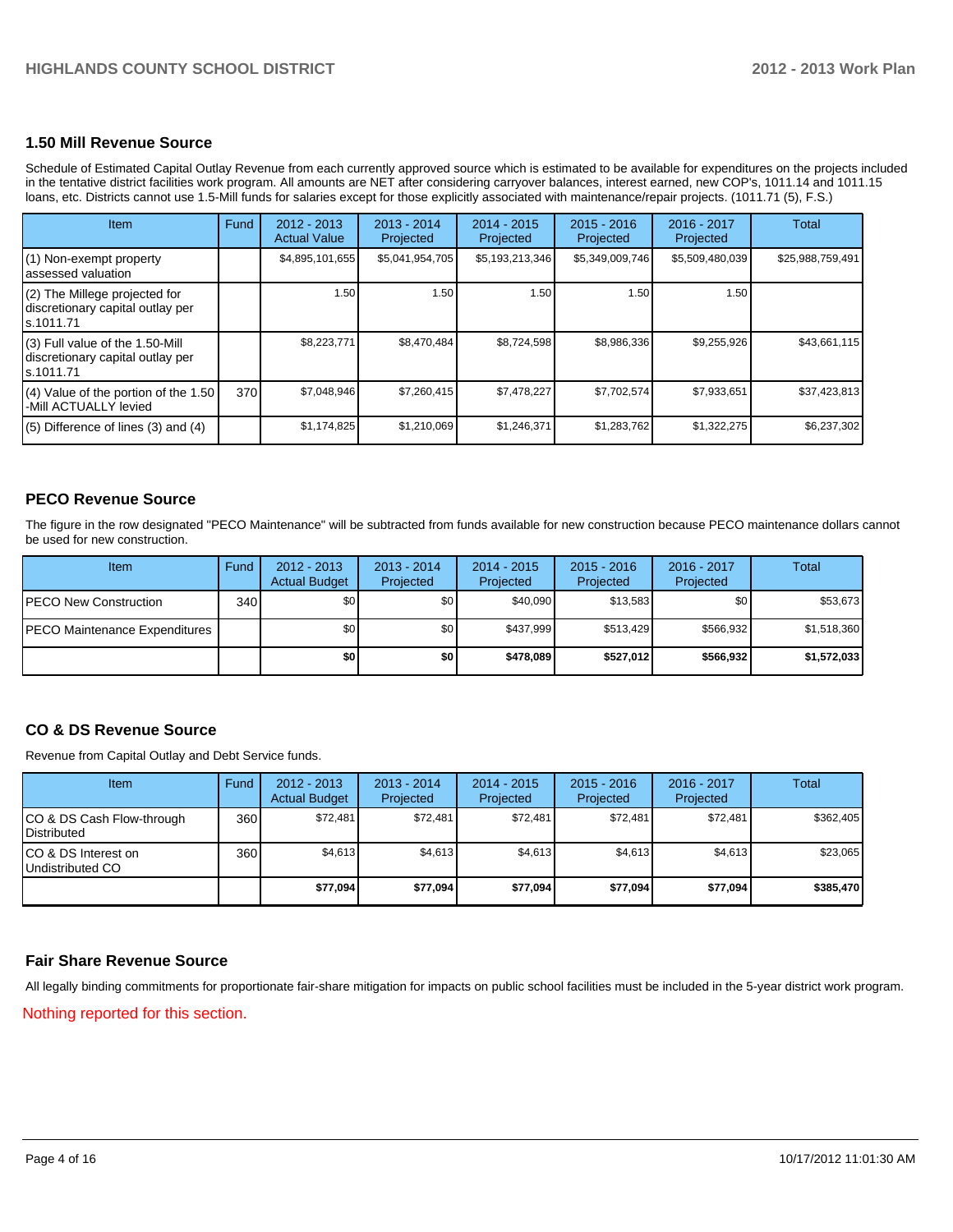No

#### **Sales Surtax Referendum**

Specific information about any referendum for a 1-cent or ½-cent surtax referendum during the previous year.

**Did the school district hold a surtax referendum during the past fiscal year 2011 - 2012?**

### **Additional Revenue Source**

Any additional revenue sources

| Item                                                                                                                      | 2012 - 2013<br><b>Actual Value</b> | 2013 - 2014<br>Projected | $2014 - 2015$<br>Projected | $2015 - 2016$<br>Projected | 2016 - 2017<br>Projected | <b>Total</b> |
|---------------------------------------------------------------------------------------------------------------------------|------------------------------------|--------------------------|----------------------------|----------------------------|--------------------------|--------------|
| Proceeds from a s.1011.14/15 F.S. Loans                                                                                   | \$0                                | \$0                      | \$0                        | \$0                        | \$0                      | \$0          |
| District Bonds - Voted local bond<br>referendum proceeds per s.9, Art VII<br><b>State Constitution</b>                    | \$0                                | \$0                      | \$0                        | \$0                        | \$0                      | \$0          |
| Proceeds from Special Act Bonds                                                                                           | \$0                                | \$0                      | \$0                        | \$0                        | \$0                      | \$0          |
| Estimated Revenue from CO & DS Bond<br>Sale                                                                               | \$0                                | \$0                      | \$0                        | \$0                        | \$0                      | \$0          |
| Proceeds from Voted Capital<br>Improvements millage                                                                       | \$0                                | \$0                      | \$0                        | \$0                        | \$0                      | \$0          |
| Other Revenue for Other Capital Projects                                                                                  | \$0                                | \$0                      | \$0                        | \$0                        | \$0                      | \$0          |
| Proceeds from 1/2 cent sales surtax<br>authorized by school board                                                         | \$0                                | \$0                      | \$0                        | \$0                        | \$0                      | \$0          |
| Proceeds from local governmental<br>infrastructure sales surtax                                                           | \$0                                | \$0                      | \$0                        | \$0                        | \$0                      | \$0          |
| Proceeds from Certificates of<br>Participation (COP's) Sale                                                               | \$0                                | \$0                      | \$0                        | \$0                        | \$0                      | \$0          |
| Classrooms First Bond proceeds amount<br>authorized in FY 1997-98                                                         | \$0                                | \$0                      | \$0                        | \$0                        | \$0                      | \$0          |
| <b>Classrooms for Kids</b>                                                                                                | \$0                                | \$0                      | \$0                        | \$0                        | \$0                      | \$0          |
| <b>District Equity Recognition</b>                                                                                        | \$0                                | \$0                      | \$0                        | \$0                        | \$0                      | \$0          |
| <b>Federal Grants</b>                                                                                                     | \$0                                | \$0                      | \$0                        | \$0                        | \$0                      | \$0          |
| Proportionate share mitigation (actual<br>cash revenue only, not in kind donations)                                       | \$0                                | \$0                      | \$0                        | \$0                        | \$0                      | \$0          |
| Impact fees received                                                                                                      | \$0                                | \$0                      | \$0                        | \$0                        | \$0                      | \$0          |
| Private donations                                                                                                         | \$0                                | \$0                      | \$0                        | \$0                        | \$0                      | \$0          |
| Grants from local governments or not-for-<br>profit organizations                                                         | \$0                                | \$0                      | \$0                        | \$0                        | \$0                      | \$0          |
| Interest, Including Profit On Investment                                                                                  | \$0                                | \$0                      | \$0                        | \$0                        | \$0                      | \$0          |
| Revenue from Bonds pledging proceeds<br>from 1 cent or 1/2 cent Sales Surtax                                              | \$0                                | \$0                      | \$0                        | \$0                        | \$0                      | \$0          |
| <b>Total Fund Balance Carried Forward</b>                                                                                 | \$0                                | \$0                      | \$0                        | \$0                        | \$0                      | \$0          |
| General Capital Outlay Obligated Fund<br><b>Balance Carried Forward From Total</b><br><b>Fund Balance Carried Forward</b> | \$0                                | \$0                      | \$0                        | \$0                        | \$0                      | \$0          |
| <b>Special Facilities Construction Account</b>                                                                            | \$0                                | \$0                      | \$0                        | \$0                        | \$0                      | \$0          |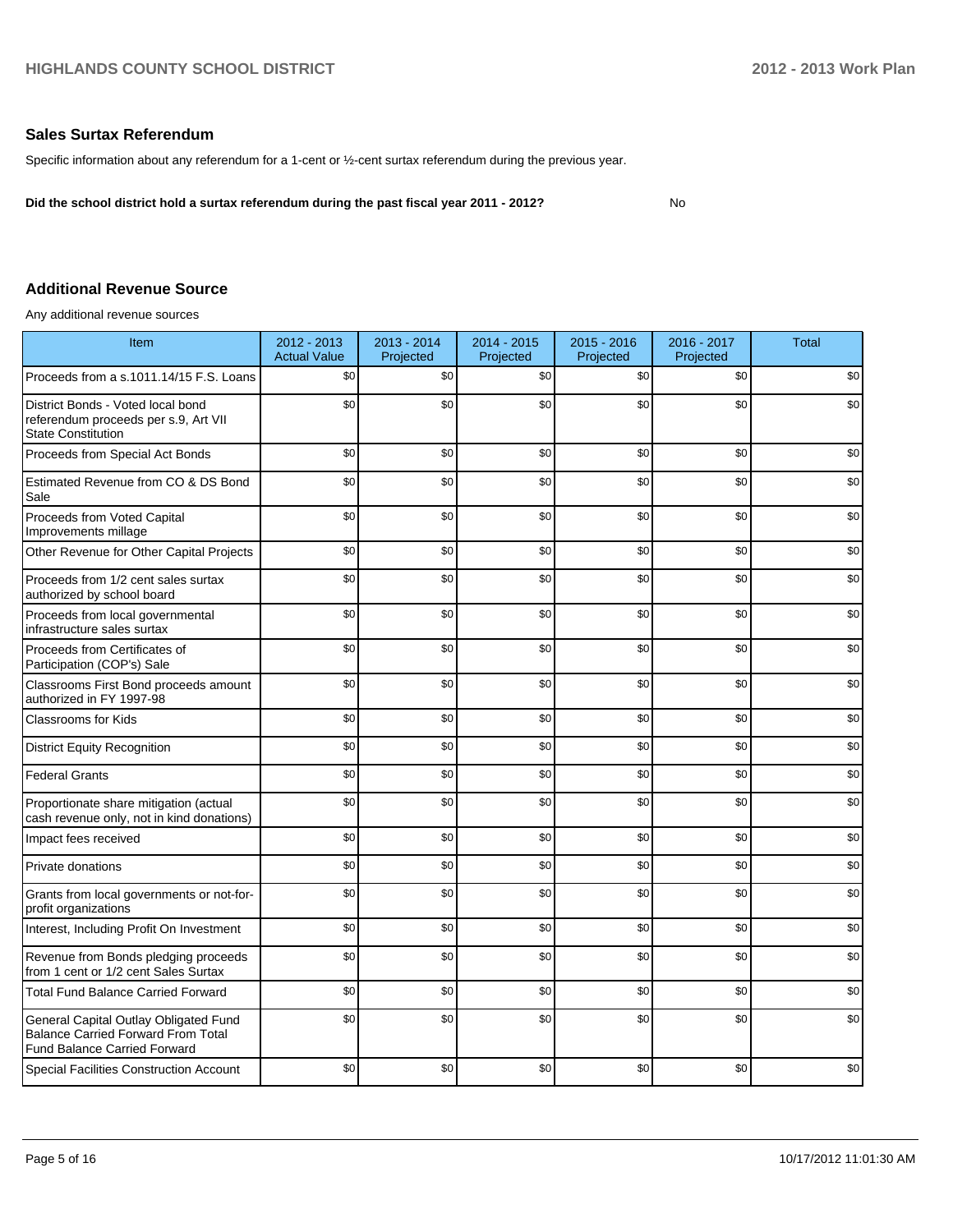| One Cent - 1/2 Cent Sales Surtax Debt<br><b>I</b> Service From Total Fund Balance Carried I<br><b>IForward</b> |     | \$0 | \$0 | SO I | \$0 | <b>SO</b> I      |
|----------------------------------------------------------------------------------------------------------------|-----|-----|-----|------|-----|------------------|
| Capital Outlay Projects Funds Balance<br>Carried Forward From Total Fund<br>Balance Carried Forward            |     |     | \$0 | SO I | \$0 | \$0 <sub>1</sub> |
| <b>Subtotal</b>                                                                                                | \$0 | \$0 | \$0 | \$0  | \$0 | \$0              |

# **Total Revenue Summary**

| <b>Item Name</b>                                            | $2012 - 2013$<br><b>Budget</b> | $2013 - 2014$<br>Projected | $2014 - 2015$<br>Projected | $2015 - 2016$<br>Projected | $2016 - 2017$<br>Projected | <b>Five Year Total</b> |
|-------------------------------------------------------------|--------------------------------|----------------------------|----------------------------|----------------------------|----------------------------|------------------------|
| Local 1.5 Mill Discretionary Capital Outlay<br>Revenue      | \$7.048.946                    | \$7,260,415                | \$7.478.227                | \$7,702,574                | \$7,933,651                | \$37,423,813           |
| IPECO and 1.5 Mill Maint and Other 1.5<br>Mill Expenditures | (\$7,048,946)                  | (\$7,260,415)              | (S7, 478, 227)             | (\$7,702,574)              | (\$7,933,651)              | (\$37,423,813)         |
| IPECO Maintenance Revenue                                   | \$0                            | \$0                        | \$437.999                  | \$513.429                  | \$566.932                  | \$1,518,360            |
| <b>Available 1.50 Mill for New</b><br><b>Construction</b>   | \$0                            | \$0                        | \$0                        | \$0                        | \$0                        | \$0 <sub>1</sub>       |

| <b>Item Name</b>                      | 2012 - 2013<br><b>Budget</b> | $2013 - 2014$<br>Projected | $2014 - 2015$<br>Projected | $2015 - 2016$<br>Projected | 2016 - 2017<br>Projected | <b>Five Year Total</b> |
|---------------------------------------|------------------------------|----------------------------|----------------------------|----------------------------|--------------------------|------------------------|
| ICO & DS Revenue                      | \$77,094                     | \$77,094                   | \$77,094                   | \$77,094                   | \$77,094                 | \$385,470              |
| <b>IPECO New Construction Revenue</b> | \$0                          | \$0                        | \$40,090                   | \$13,583                   | \$0                      | \$53,673               |
| IOther/Additional Revenue             | \$0                          | \$0                        | \$0                        | \$0                        | \$0 <sub>1</sub>         | \$0                    |
| <b>Total Additional Revenuel</b>      | \$77,094                     | \$77,094                   | \$117,184                  | \$90,677                   | \$77,094                 | \$439,143              |
| <b>Total Available Revenue</b>        | \$77,094                     | \$77.094                   | \$117,184                  | \$90,677                   | \$77.094                 | \$439,143              |

# **Project Schedules**

### **Capacity Project Schedules**

A schedule of capital outlay projects necessary to ensure the availability of satisfactory classrooms for the projected student enrollment in K-12 programs.

Nothing reported for this section.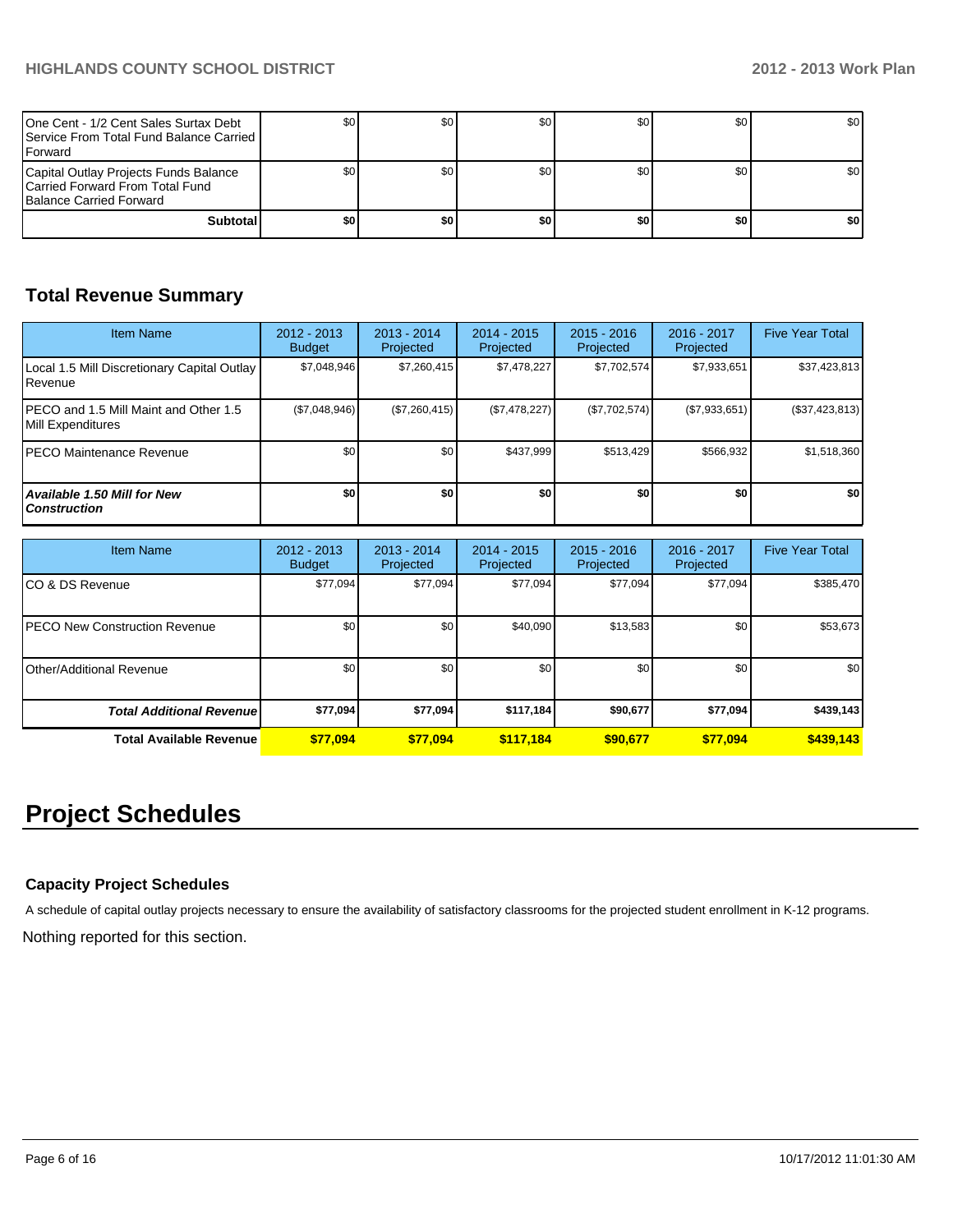| <b>Planned Cost:</b>     |  |  |  |
|--------------------------|--|--|--|
| <b>Student Stations:</b> |  |  |  |
| <b>Total Classrooms:</b> |  |  |  |
| Gross Sq Ft:             |  |  |  |

#### **Other Project Schedules**

Major renovations, remodeling, and additions of capital outlay projects that do not add capacity to schools.

| <b>Project Description</b> | Location               | $2012 - 2013$<br><b>Actual Budget</b> | $2013 - 2014$<br>Projected | $2014 - 2015$<br>Projected | $2015 - 2016$<br>Projected | 2016 - 2017<br>Projected | <b>Total</b>  | Funded |
|----------------------------|------------------------|---------------------------------------|----------------------------|----------------------------|----------------------------|--------------------------|---------------|--------|
| Retrofit For Technology    | Location not specified | \$77.094                              | \$77.094                   | \$117.184                  | \$90,677                   | \$77,094                 | \$439.143 Yes |        |
|                            |                        | \$77,094                              | \$77.094                   | \$117.184                  | \$90,677                   | \$77,094                 | \$439,143     |        |

### **Additional Project Schedules**

Any projects that are not identified in the last approved educational plant survey.

Nothing reported for this section.

# **Non Funded Growth Management Project Schedules**

Schedule indicating which projects, due to planned development, that CANNOT be funded from current revenues projected over the next five years.

Nothing reported for this section.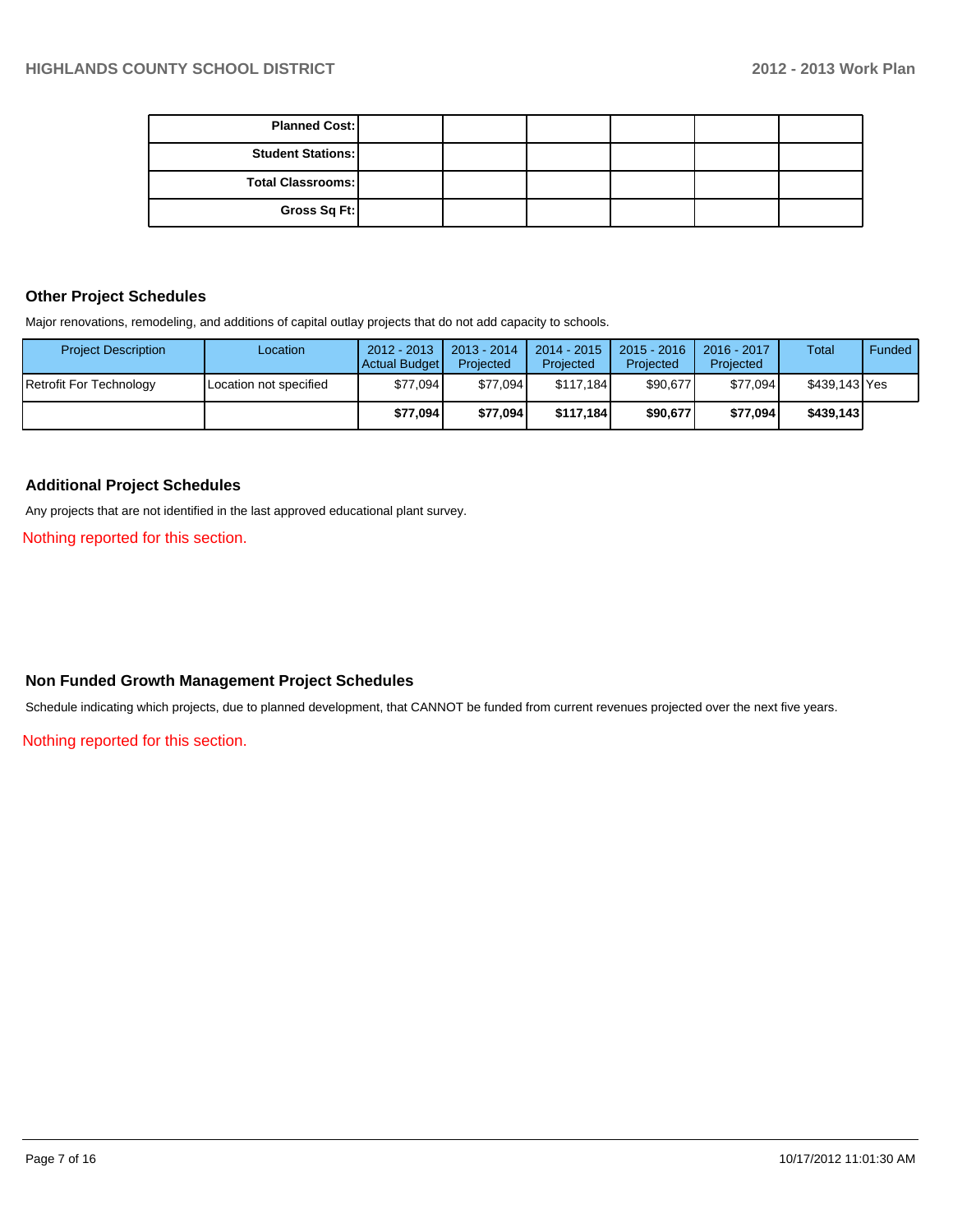# **Capacity Tracking**

| Location                                    | $2012 -$<br>2013 Satis.<br>Stu. Sta. | Actual<br>$2012 -$<br>2013 FISH<br>Capacity | Actual<br>$2011 -$<br>2012<br><b>COFTE</b> | # Class<br><b>Rooms</b> | Actual<br>Average<br>$2012 -$<br>2013 Class<br><b>Size</b> | Actual<br>$2012 -$<br>2013<br><b>Utilization</b> | <b>New</b><br>Stu.<br>Capacity | <b>New</b><br>Rooms to<br>be<br>Added/Re<br>moved | Projected<br>$2016 -$<br>2017<br><b>COFTE</b> | Projected<br>$2016 -$<br>2017<br><b>Utilization</b> | Projected<br>$2016 -$<br>2017 Class<br><b>Size</b> |
|---------------------------------------------|--------------------------------------|---------------------------------------------|--------------------------------------------|-------------------------|------------------------------------------------------------|--------------------------------------------------|--------------------------------|---------------------------------------------------|-----------------------------------------------|-----------------------------------------------------|----------------------------------------------------|
| <b>SEBRING MIDDLE</b>                       | 914                                  | 822                                         | 715                                        | 41                      | 17                                                         | 87.00 %                                          | $\Omega$                       | $\Omega$                                          | 732                                           | 89.00 %                                             | 18                                                 |
| LAKE COUNTRY<br><b>ELEMENTARY</b>           | 699                                  | 699                                         | 549                                        | 37                      | 15                                                         | 79.00 %                                          | $\Omega$                       | $\Omega$                                          | 577                                           | 83.00 %                                             | 16                                                 |
| LAKE PLACID MIDDLE                          | 953                                  | 857                                         | 653                                        | 41                      | 16                                                         | 76.00 %                                          | $\Omega$                       | $\Omega$                                          | 659                                           | 77.00 %                                             | 16                                                 |
| <b>WOODLAWN</b><br><b>ELEMENTARY</b>        | 717                                  | 717                                         | 527                                        | 38                      | 14                                                         | 73.00 %                                          | $\Omega$                       | $\Omega$                                          | 544                                           | 76.00 %                                             | 14                                                 |
| PARK ELEMENTARY                             | 744                                  | 744                                         | 576                                        | 40                      | 14                                                         | 77.00 %                                          | 0                              | $\Omega$                                          | 577                                           | 78.00%                                              | 14                                                 |
| <b>CRACKER TRAIL</b><br><b>ELEMENTARY</b>   | 795                                  | 795                                         | 664                                        | 43                      | 15                                                         | 83.00 %                                          | $\Omega$                       | $\Omega$                                          | 678                                           | 85.00 %                                             | 16                                                 |
| <b>FRED WILD</b><br><b>ELEMENTARY</b>       | 633                                  | 633                                         | 535                                        | 37                      | 14                                                         | 85.00 %                                          | 0                              | $\Omega$                                          | 534                                           | 84.00 %                                             | 14                                                 |
| <b>AVON ELEMENTARY</b>                      | 749                                  | 749                                         | 614                                        | 40                      | 15                                                         | 82.00 %                                          | $\Omega$                       | $\Omega$                                          | 646                                           | 86.00 %                                             | 16                                                 |
| <b>AVON PARK MIDDLE</b>                     | 977                                  | 879                                         | 707                                        | 43                      | 16                                                         | 80.00 %                                          | 0                              | $\mathbf 0$                                       | 716                                           | 81.00%                                              | 17                                                 |
| <b>LAKE PLACID</b><br><b>ELEMENTARY</b>     | 955                                  | 955                                         | 762                                        | 50                      | 15                                                         | 80.00 %                                          | 0                              | $\Omega$                                          | 766                                           | 80.00%                                              | 15                                                 |
| SEBRING SENIOR HIGH                         | 1,825                                | 1,733                                       | 1,536                                      | 75                      | 20                                                         | 89.00 %                                          | $\Omega$                       | $\Omega$                                          | 1,565                                         | 90.00 %                                             | 21                                                 |
| <b>AVON PARK SENIOR</b><br>HIGH             | 1,431                                | 1,287                                       | 883                                        | 59                      | 15                                                         | 69.00 %                                          | 0                              | $\Omega$                                          | 932                                           | 72.00 %                                             | 16                                                 |
| <b>LAKE PLACID SENIOR</b><br>HIGH           | 1,003                                | 852                                         | 762                                        | 41                      | 19                                                         | 89.00 %                                          | $\Omega$                       | $\Omega$                                          | 765                                           | 90.00 %                                             | 19                                                 |
| <b>ACHIEVEMENT CENTER</b>                   | $\Omega$                             | $\Omega$                                    | $\overline{7}$                             | $\Omega$                | $\Omega$                                                   | 0.00%                                            | $\Omega$                       | $\Omega$                                          | 20                                            | 0.00%                                               | $\mathbf 0$                                        |
| <b>SUN &amp; LAKE</b><br><b>ELEMENTARY</b>  | 830                                  | 830                                         | 682                                        | 45                      | 15                                                         | 82.00 %                                          | $\Omega$                       | $\Omega$                                          | 695                                           | 84.00%                                              | 15                                                 |
| HILL-GUSTAT MIDDLE                          | 993                                  | 893                                         | 710                                        | 42                      | 17                                                         | 80.00 %                                          | $\overline{0}$                 | $\Omega$                                          | 715                                           | 80.00%                                              | 17                                                 |
| THE KINDERGARTEN<br><b>LEARNING CENTER</b>  | 414                                  | 414                                         | 335                                        | 23                      | 15                                                         | 81.00 %                                          | $\Omega$                       | $\Omega$                                          | 355                                           | 86.00 %                                             | 15                                                 |
| <b>MEMORIAL</b><br><b>ELEMENTARY SCHOOL</b> | 831                                  | 831                                         | 565                                        | 46                      | 12                                                         | 68.00 %                                          | $\Omega$                       | $\Omega$                                          | 585                                           | 70.00%                                              | 13                                                 |
| <b>PARK STREET FUEL</b><br><b>DEPOT</b>     | $\Omega$                             | $\Omega$                                    | $\Omega$                                   | $\Omega$                | $\Omega$                                                   | 0.00%                                            | $\Omega$                       | $\Omega$                                          | $\Omega$                                      | 0.00%                                               | $\Omega$                                           |
|                                             | 15,463                               | 14,690                                      | 11,781                                     | 741                     | 16                                                         | 80.20%                                           | 0                              | $\mathbf{0}$                                      | 12,061                                        | 82.10%                                              | 16                                                 |

The COFTE Projected Total (12,061) for 2016 - 2017 must match the Official Forecasted COFTE Total (12,061 ) for 2016 - 2017 before this section can be completed. In the event that the COFTE Projected Total does not match the Official forecasted COFTE, then the Balanced Projected COFTE Table should be used to balance COFTE.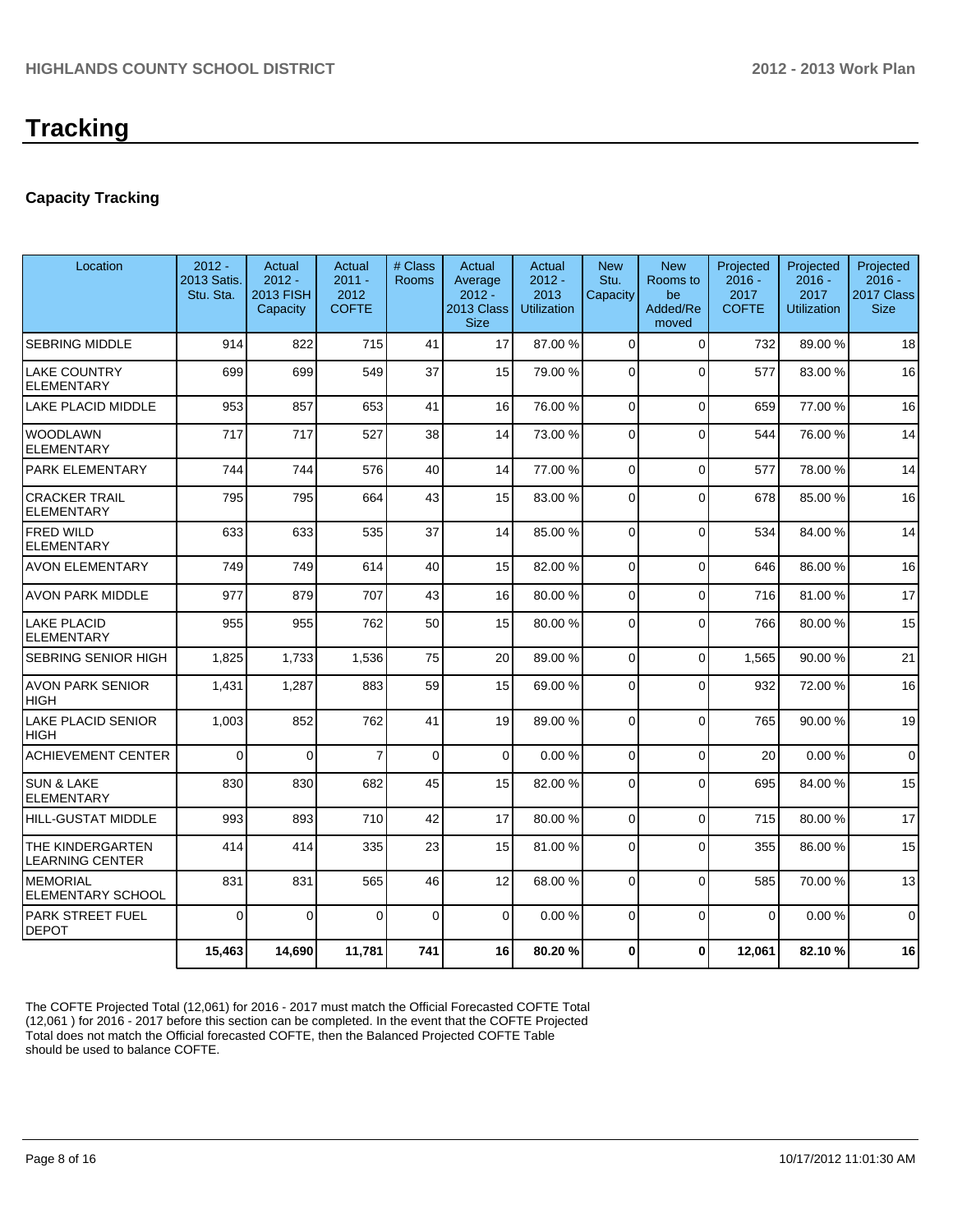| Projected COFTE for 2016 - 2017 |        |  |  |  |  |  |
|---------------------------------|--------|--|--|--|--|--|
| Elementary (PK-3)               | 4,019  |  |  |  |  |  |
| Middle (4-8)                    | 4,761  |  |  |  |  |  |
| High (9-12)                     | 3,281  |  |  |  |  |  |
|                                 | 12,061 |  |  |  |  |  |

| <b>Grade Level Type</b> | <b>Balanced Projected</b><br>COFTE for 2016 - 2017 |
|-------------------------|----------------------------------------------------|
| Elementary (PK-3)       |                                                    |
| Middle $(4-8)$          |                                                    |
| High (9-12)             |                                                    |
|                         | 12,061                                             |

#### **Relocatable Replacement**

Number of relocatable classrooms clearly identified and scheduled for replacement in the school board adopted financially feasible 5-year district work program.

| Location                               | 2012 - 2013 | $2013 - 2014$ | 2014 - 2015 | $2015 - 2016$ | 2016 - 2017 | Year 5 Total    |
|----------------------------------------|-------------|---------------|-------------|---------------|-------------|-----------------|
| <b>SEBRING MIDDLE</b>                  | 66          | 66            | 66          | 66            | 66          | 330             |
| <b>LAKE COUNTRY ELEMENTARY</b>         | 80          | 80            | 80          | 80            | 80          | 400             |
| LAKE PLACID MIDDLE                     | 20          | 20            | 20          | 20            | 20          | 100             |
| IWOODLAWN ELEMENTARY                   | 36          | 36            | 36          | 36            | 36          | 180             |
| IPARK ELEMENTARY                       | 156         | 156           | 156         | 156           | 156         | 780             |
| İCRACKER TRAIL ELEMENTARY              | 88          | 88            | 88          | 88            | 88          | 440             |
| IFRED WILD ELEMENTARY                  | 18          | 18            | 18          | 18            | 18          | 90 <sup>°</sup> |
| lAVON ELEMENTARY                       | 54          | 54            | 54          | 54            | 54          | 270             |
| <b>LAKE PLACID ELEMENTARY</b>          | 142         | 142           | 142         | 142           | 142         | 710             |
| SEBRING SENIOR HIGH                    | 125         | 125           | 125         | 125           | 125         | 625             |
| <b>ISUN &amp; LAKE ELEMENTARY</b>      | 89          | 89            | 89          | 89            | 89          | 445             |
| <b>Total Relocatable Replacements:</b> | 874         | 874           | 874         | 874           | 874         | 4,370           |

### **Charter Schools Tracking**

Information regarding the use of charter schools.

Nothing reported for this section.

### **Special Purpose Classrooms Tracking**

The number of classrooms that will be used for certain special purposes in the current year, by facility and type of classroom, that the district will, 1), not use for educational purposes, and 2), the co-teaching classrooms that are not open plan classrooms and will be used for educational purposes.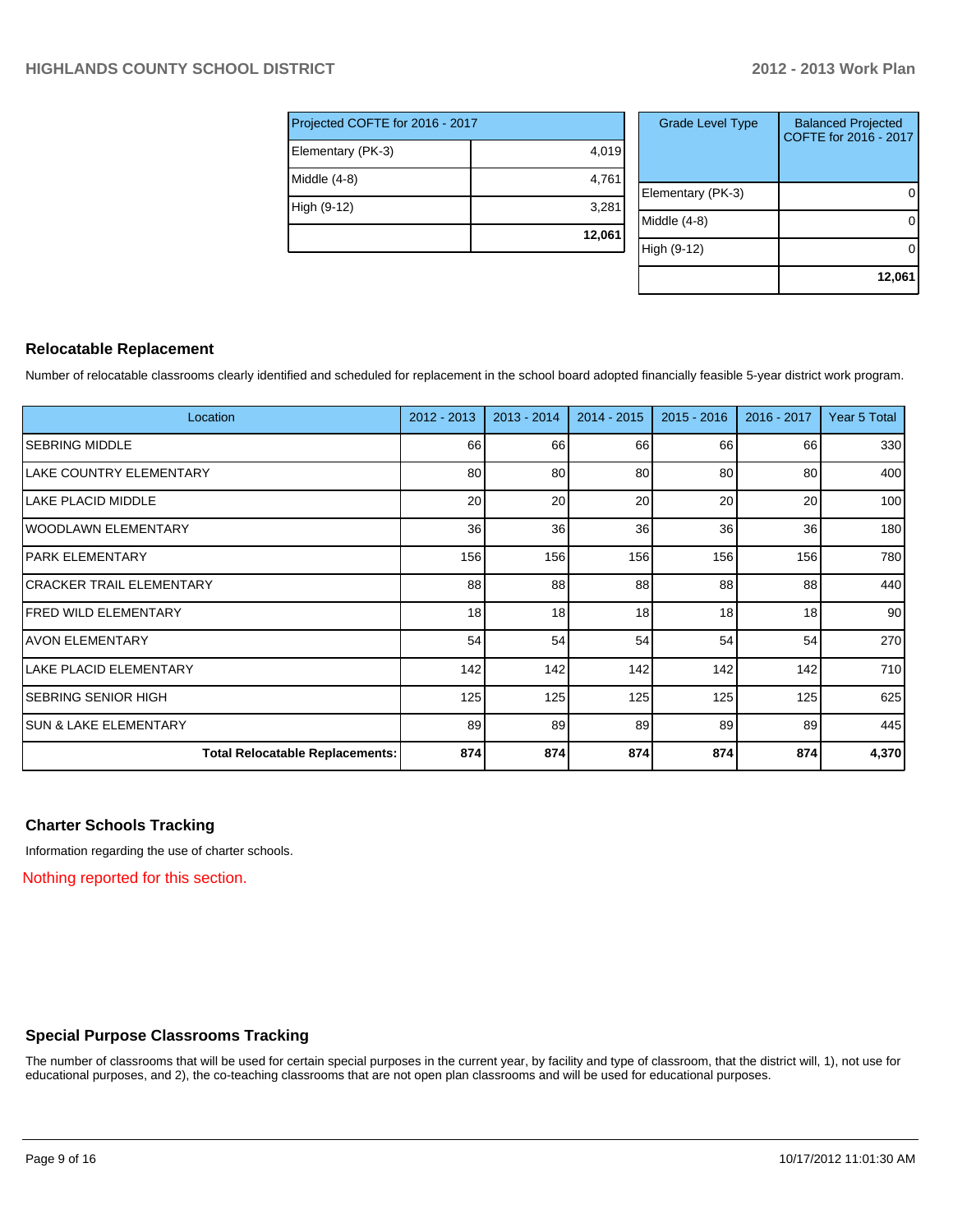#### **HIGHLANDS COUNTY SCHOOL DISTRICT 2012 - 2013 Work Plan**

| School                                 | School Type        | # of Elementary<br>LK-3 Classrooms I        | # of Middle 4-8<br>Classrooms        | # of High $9-12$<br><b>Classrooms</b> | # of $ESE$<br><b>Classrooms</b> | # of Combo<br><b>Classrooms</b> | <b>Total</b><br><b>Classrooms</b> |
|----------------------------------------|--------------------|---------------------------------------------|--------------------------------------|---------------------------------------|---------------------------------|---------------------------------|-----------------------------------|
| <b>Total Educational Classrooms: I</b> |                    |                                             |                                      |                                       |                                 |                                 |                                   |
| School                                 | <b>School Type</b> | # of Elementary<br><b>IK-3 Classrooms I</b> | # of Middle 4-8<br><b>Classrooms</b> | # of High $9-12$<br><b>Classrooms</b> | # of $ESE$<br><b>Classrooms</b> | # of Combo<br><b>Classrooms</b> | <b>Total</b><br>Classrooms        |
| <b>Total Co-Teaching Classrooms:</b>   |                    |                                             |                                      |                                       |                                 |                                 |                                   |

#### **Infrastructure Tracking**

**Necessary offsite infrastructure requirements resulting from expansions or new schools. This section should include infrastructure information related to capacity project schedules and other project schedules (Section 4).**

Not Specified

**Proposed location of planned facilities, whether those locations are consistent with the comprehensive plans of all affected local governments, and recommendations for infrastructure and other improvements to land adjacent to existing facilities. Provisions of 1013.33(12), (13) and (14) and 1013.36 must be addressed for new facilities planned within the 1st three years of the plan (Section 5).**

Not Specified

**Consistent with Comp Plan?** No

#### **Net New Classrooms**

The number of classrooms, by grade level and type of construction, that were added during the last fiscal year.

| List the net new classrooms added in the 2011 - 2012 fiscal year.                                                                                       |                              |                            |                                |                        | List the net new classrooms to be added in the 2012 - 2013 fiscal<br>Ivear. |                            |                                 |                        |
|---------------------------------------------------------------------------------------------------------------------------------------------------------|------------------------------|----------------------------|--------------------------------|------------------------|-----------------------------------------------------------------------------|----------------------------|---------------------------------|------------------------|
| "Classrooms" is defined as capacity carrying classrooms that are added to increase<br>capacity to enable the district to meet the Class Size Amendment. |                              |                            |                                |                        | Totals for fiscal year 2012 - 2013 should match totals in Section 15A.      |                            |                                 |                        |
| Location                                                                                                                                                | $2011 - 2012$ #<br>Permanent | $2011 - 2012$ #<br>Modular | $2011 - 2012$ #<br>Relocatable | $2011 - 2012$<br>Total | $2012 - 2013$ #<br>Permanent                                                | $2012 - 2013$ #<br>Modular | $2012 - 2013 \#$<br>Relocatable | $2012 - 2013$<br>Total |
| Elementary (PK-3)                                                                                                                                       |                              |                            |                                |                        |                                                                             |                            |                                 | 0                      |
| Middle (4-8)                                                                                                                                            |                              |                            |                                |                        |                                                                             |                            |                                 | 0                      |
| High (9-12)                                                                                                                                             |                              |                            |                                |                        |                                                                             |                            |                                 | $\Omega$               |
|                                                                                                                                                         |                              |                            |                                |                        |                                                                             |                            |                                 | 0                      |

#### **Relocatable Student Stations**

Number of students that will be educated in relocatable units, by school, in the current year, and the projected number of students for each of the years in the workplan.

| <b>Site</b>               | $2012 - 2013$ | $2013 - 2014$   | 2014 - 2015     | $2015 - 2016$   | 2016 - 2017     | 5 Year Average |
|---------------------------|---------------|-----------------|-----------------|-----------------|-----------------|----------------|
| ICRACKER TRAIL ELEMENTARY | 58            | 142 I           | 142 I           | 1421            | 142             | 125            |
| IFRED WILD ELEMENTARY     |               | 18 <sup>l</sup> | 18 <sup>1</sup> | 18 <sub>1</sub> | 18 <sub>1</sub> | 14             |
| IAVON ELEMENTARY          | 54            | 54              | 54              | 54              | 54              | 54             |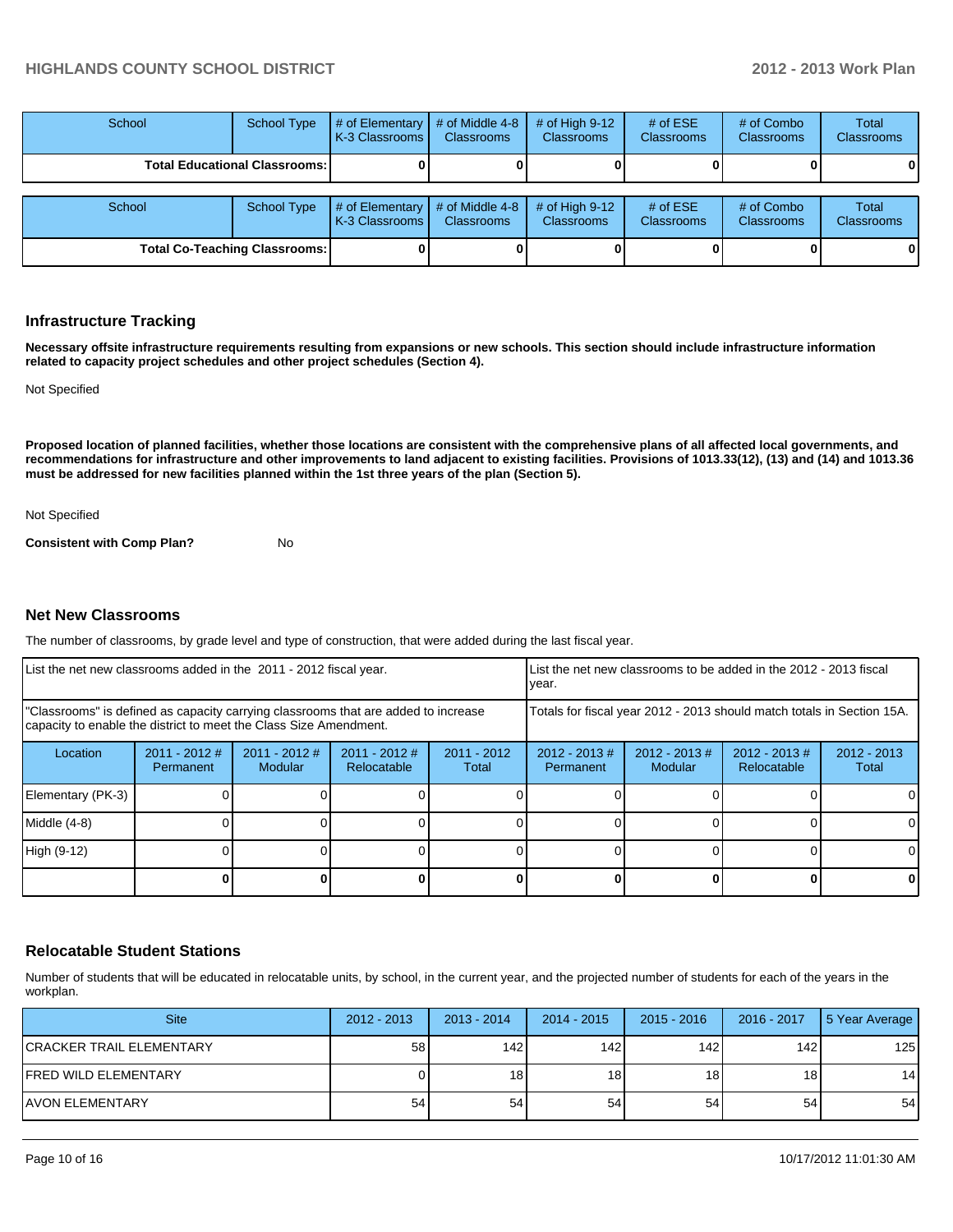# **HIGHLANDS COUNTY SCHOOL DISTRICT 2012 - 2013 Work Plan**

| <b>AVON PARK MIDDLE</b>                           | 0        | $\Omega$ | 0      | $\overline{0}$ | 0        | $\overline{0}$ |
|---------------------------------------------------|----------|----------|--------|----------------|----------|----------------|
| <b>ILAKE PLACID ELEMENTARY</b>                    | 142      | 142      | 142    | 142            | 142      | 142            |
| ISEBRING SENIOR HIGH                              | 0        | 125      | 125    | 125            | 125      | 100            |
| LAVON PARK SENIOR HIGH                            | 0        | $\Omega$ | C      | $\Omega$       | $\Omega$ | $\overline{0}$ |
| ILAKE PLACID SENIOR HIGH                          | 25       | 25       | 25     | 25             | 25       | 25             |
| <b>ACHIEVEMENT CENTER</b>                         | 0        | $\Omega$ | 0      | $\Omega$       | $\Omega$ | $\Omega$       |
| <b>SUN &amp; LAKE ELEMENTARY</b>                  | 89       | 89       | 89     | 89             | 89       | 89             |
| HILL-GUSTAT MIDDLE                                | $\Omega$ | $\Omega$ | 0      | $\Omega$       | $\Omega$ | $\overline{0}$ |
| THE KINDERGARTEN LEARNING CENTER                  | 0        | $\Omega$ | 0      | $\Omega$       | $\Omega$ | $\overline{0}$ |
| <b>SEBRING MIDDLE</b>                             | 66       | 66       | 66     | 66             | 66       | 66             |
| LAKE COUNTRY ELEMENTARY                           | 80       | 80       | 80     | 80             | 80       | 80             |
| <b>LAKE PLACID MIDDLE</b>                         | 20       | 20       | 20     | 20             | 20       | 20             |
| IWOODLAWN ELEMENTARY                              | 36       | 36       | 36     | 36             | 36       | 36             |
| IPARK ELEMENTARY                                  | 152      | 152      | 152    | 152            | 152      | 152            |
| <b>MEMORIAL ELEMENTARY SCHOOL</b>                 | 0        | $\Omega$ | U      | 0              | $\Omega$ | $\overline{0}$ |
| PARK STREET FUEL DEPOT                            | $\Omega$ | $\Omega$ | 0      | $\Omega$       | 0        | $\overline{0}$ |
| Totals for HIGHLANDS COUNTY SCHOOL DISTRICT       |          |          |        |                |          |                |
| Total students in relocatables by year.           | 722      | 949      | 949    | 949            | 949      | 904            |
| Total number of COFTE students projected by year. | 11,719   | 11,860   | 11,933 | 12,005         | 12,061   | 11,916         |

### **Leased Facilities Tracking**

Exising leased facilities and plans for the acquisition of leased facilities, including the number of classrooms and student stations, as reported in the educational plant survey, that are planned in that location at the end of the five year workplan.

Percent in relocatables by year. **6 % 8 % 8 % 8 % 8 % 8 %**

| Location                        | # of Leased<br>Classrooms 2012 -<br>2013 | <b>FISH Student</b><br><b>Stations</b> | Owner | # of Leased<br>Classrooms 2016 -<br>2017 | <b>FISH Student</b><br><b>Stations</b> |
|---------------------------------|------------------------------------------|----------------------------------------|-------|------------------------------------------|----------------------------------------|
| <b>ISEBRING MIDDLE</b>          |                                          |                                        |       |                                          |                                        |
| <b>LAKE COUNTRY ELEMENTARY</b>  |                                          |                                        |       |                                          |                                        |
| LAKE PLACID MIDDLE              |                                          |                                        |       |                                          |                                        |
| <b>WOODLAWN ELEMENTARY</b>      |                                          |                                        |       |                                          |                                        |
| IPARK ELEMENTARY                |                                          |                                        |       |                                          |                                        |
| <b>CRACKER TRAIL ELEMENTARY</b> |                                          |                                        |       |                                          |                                        |
| <b>FRED WILD ELEMENTARY</b>     |                                          |                                        |       |                                          |                                        |
| <b>AVON ELEMENTARY</b>          |                                          |                                        |       |                                          |                                        |
| IAVON PARK MIDDLE               |                                          |                                        |       |                                          |                                        |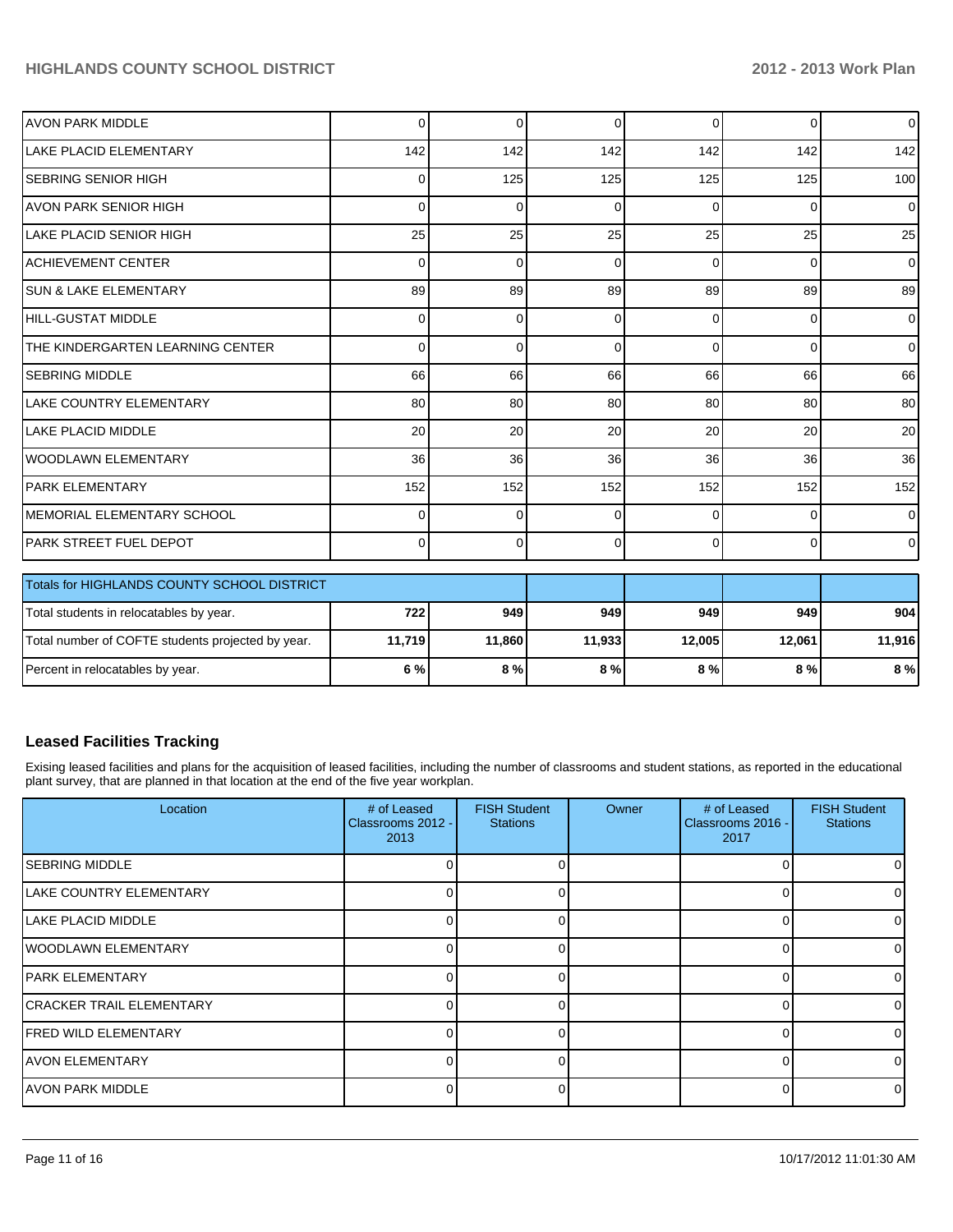# **HIGHLANDS COUNTY SCHOOL DISTRICT 2012 - 2013 Work Plan**

| <b>LAKE PLACID ELEMENTARY</b>    |  |  |          |
|----------------------------------|--|--|----------|
| <b>SEBRING SENIOR HIGH</b>       |  |  | 0        |
| AVON PARK SENIOR HIGH            |  |  | $\Omega$ |
| LAKE PLACID SENIOR HIGH          |  |  | 0        |
| ACHIEVEMENT CENTER               |  |  | 0        |
| <b>SUN &amp; LAKE ELEMENTARY</b> |  |  | 0        |
| HILL-GUSTAT MIDDLE               |  |  | 0        |
| THE KINDERGARTEN LEARNING CENTER |  |  | ΩI       |
| MEMORIAL ELEMENTARY SCHOOL       |  |  | 0        |
| <b>PARK STREET FUEL DEPOT</b>    |  |  | 0        |
|                                  |  |  | 0        |

#### **Failed Standard Relocatable Tracking**

Relocatable units currently reported by school, from FISH, and the number of relocatable units identified as 'Failed Standards'.

Nothing reported for this section.

# **Planning**

#### **Class Size Reduction Planning**

**Plans approved by the school board that reduce the need for permanent student stations such as acceptable school capacity levels, redistricting, busing, year-round schools, charter schools, magnet schools, public-private partnerships, multitrack scheduling, grade level organization, block scheduling, or other alternatives.**

None

#### **School Closure Planning**

**Plans for the closure of any school, including plans for disposition of the facility or usage of facility space, and anticipated revenues.**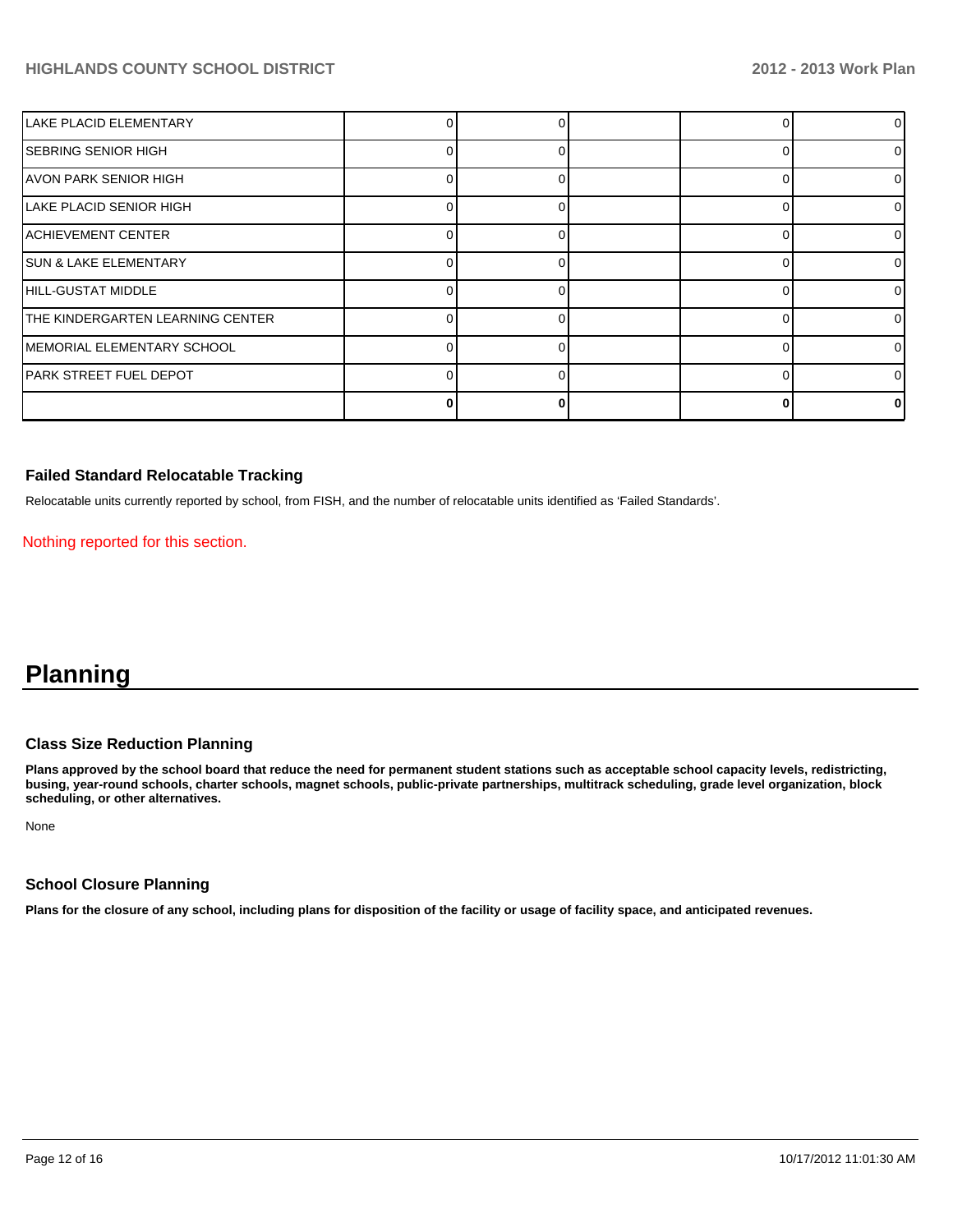Five Year Survey - Ten Year Capacity **10/17/2012** HIGHLANDS COUNTY SCHOOL DISTRICT

**Schedule of capital outlay projects projected to ensure the availability of satisfactory student stations for the projected student enrollment in K - 12 programs for the future 5 years beyond the 5-year district facilities work program.**

No items meet the criteria.

Five Year Survey - Ten Year Infrastructure **10/17/2012** HIGHLANDS COUNTY SCHOOL DISTRICT

**Proposed Location of Planned New, Remodeled, or New Additions to Facilities in 6 thru 10 out years (Section 28).**

#### No items meet the criteria.

**Plans for closure of any school, including plans for disposition of the facility or usage of facility space, and anticipated revenues in the 6 thru 10 out years (Section 29).**

No items meet the criteria.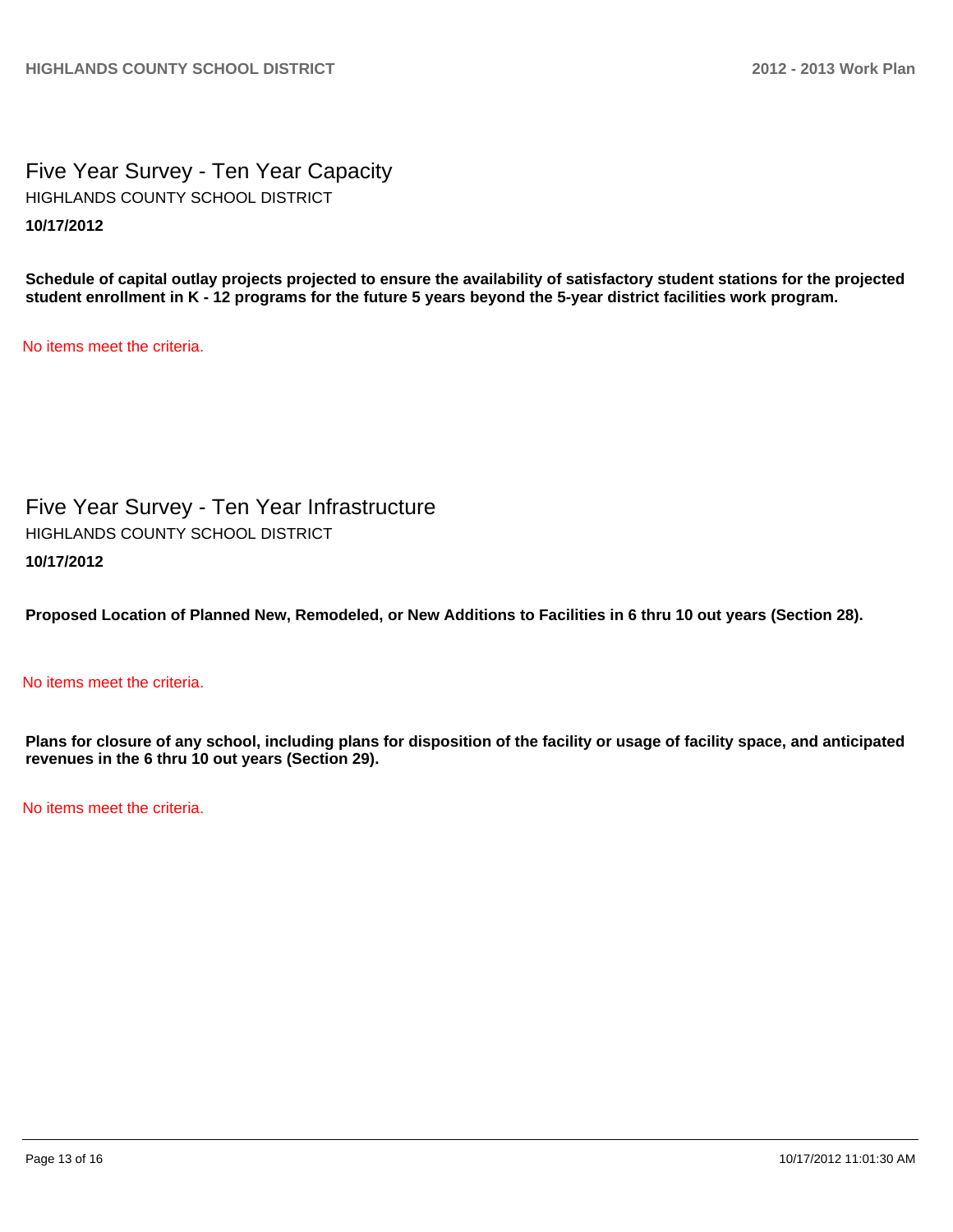Five Year Survey - Ten Year Maintenance **10/17/2012** HIGHLANDS COUNTY SCHOOL DISTRICT

**District projects and locations regarding the projected need for major renovation, repair, and maintenance projects within the district in years 6 - 10 beyond the projects plans detailed in the five years covered by the work plan.**

No items match the criteria.

# Five Year Survey - Ten Year Utilization

HIGHLANDS COUNTY SCHOOL DISTRICT

### **10/17/2012**

**Schedule of planned capital outlay projects identifying the standard grade groupings, capacities, and planned utilization rates of future educational facilities of the district for both permanent and relocatable facilities.**

| <b>Grade Level</b><br>Projections  | <b>FISH Student</b><br><b>Stations</b> | <b>Actual FISH</b><br>Capacity | Actual<br><b>COFTE</b> | Actual<br><b>Utilization</b> | Actual new<br><b>Student</b><br>Capacity to be<br>added/remove<br>d | Projected<br><b>COFTE</b> | Projected<br><b>Utilization</b> |
|------------------------------------|----------------------------------------|--------------------------------|------------------------|------------------------------|---------------------------------------------------------------------|---------------------------|---------------------------------|
| Elementary -<br>District Totals    | 7,121                                  | 7,121                          | 5,888.80               | 82.70 %                      |                                                                     |                           | 0.00%                           |
| Middle - District<br><b>Totals</b> | 4,753                                  | 4,278                          | 2,801.18               | 65.48 %                      |                                                                     |                           | 0.00%                           |
| High - District<br><b>Totals</b>   | 5,817                                  | 5,456                          | 3,466.12               | 63.53 %                      |                                                                     |                           | 0.00%                           |
| Other - ESE, etc                   | 863                                    | 0                              | 11.50                  | 0.00%                        |                                                                     |                           | 0.00 %                          |
|                                    | 18,554                                 | 16,855                         | 12,167.60              | 72.19 %                      |                                                                     |                           | 0.00%                           |

**Combination schools are included with the middle schools for student stations, capacity, COFTE and utilization purposes because these facilities all have a 90% utilization factor. Use this space to explain or define the grade groupings for combination schools.**

No comments to report.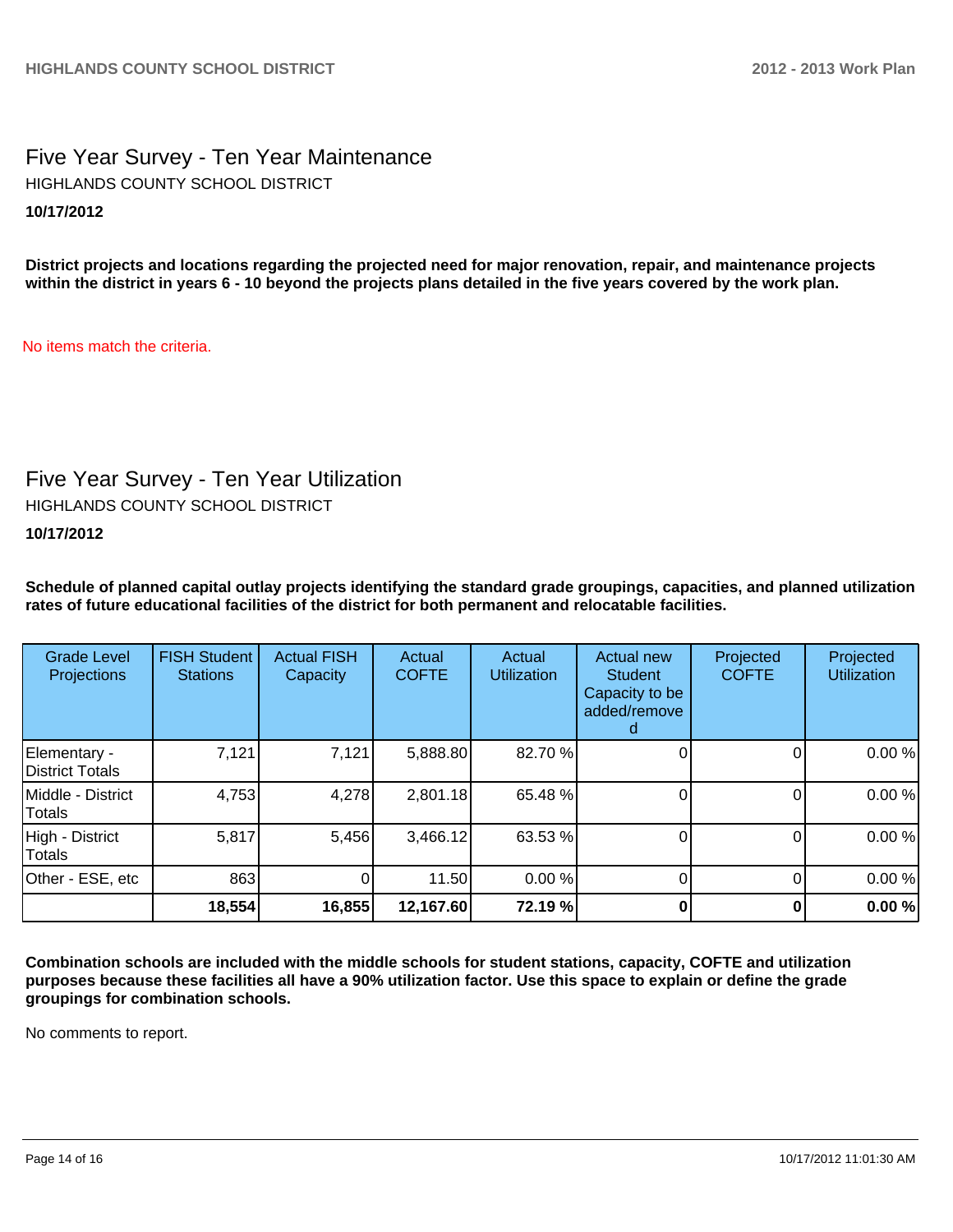Five Year Survey - Twenty Year Capacity **10/17/2012** HIGHLANDS COUNTY SCHOOL DISTRICT

**Schedule of capital outlay projects projected to ensure the availability of satisfactory student stations for the projected student enrollment in K - 12 programs for the future 11 - 20 years beyond the 5-year district facilities work program.**

No items match the criteria.

Five Year Survey - Twenty Year Infrastructure HIGHLANDS COUNTY SCHOOL DISTRICT

**10/17/2012**

**Proposed Location of Planned New, Remodeled, or New Additions to Facilities in the 11 through 20 out years (Section 28).**

No items meet the criteria.

**Plans for closure of any school, including plans for disposition of the facility or usage of facility space, and anticipated revenues in the 11 through 20 out years (Section 29).**

No items meet the criteria.